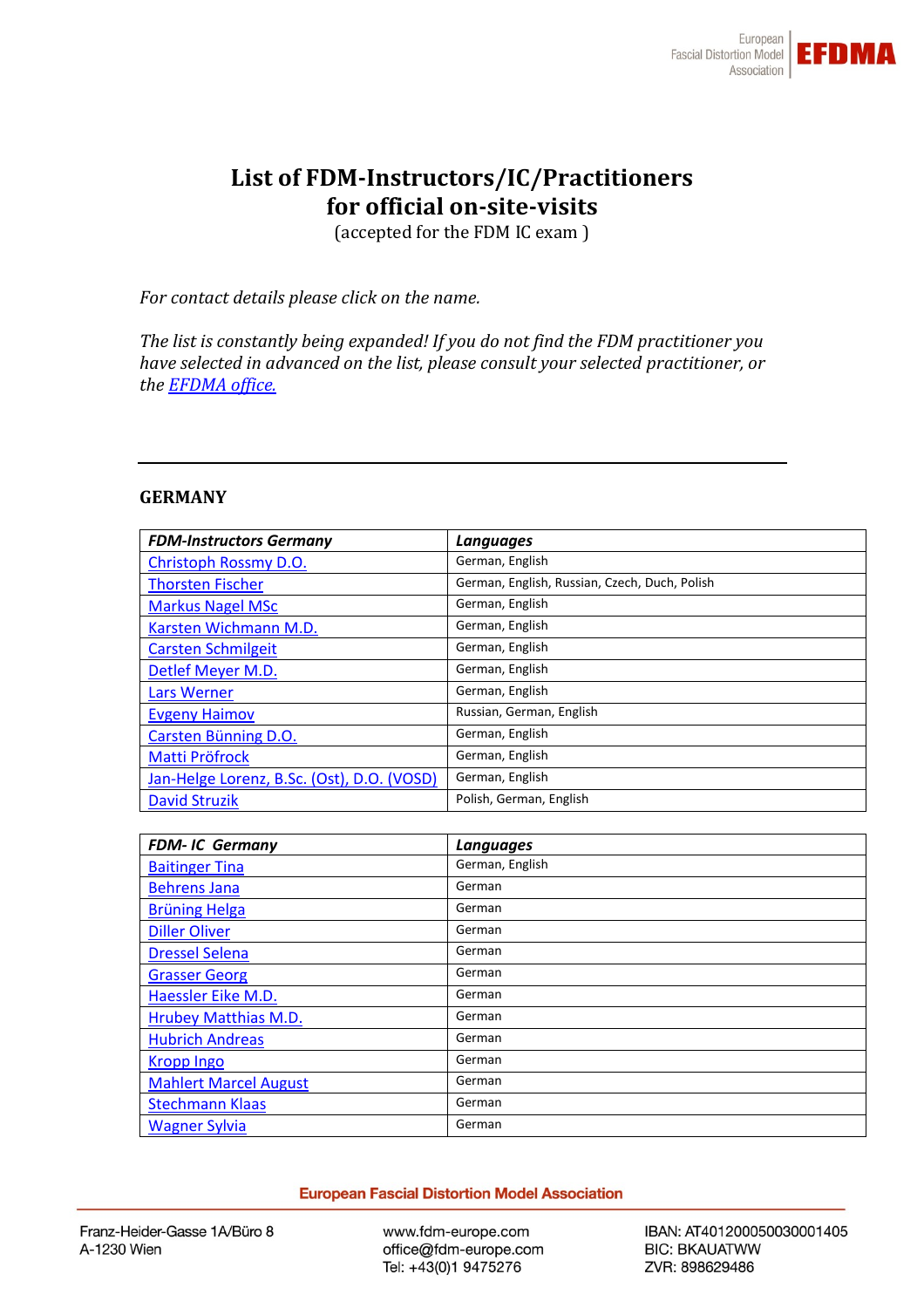

# **AUSTRIA**

| <b>FDM-Instructors Austria</b>    | Languages               |
|-----------------------------------|-------------------------|
| Georg Harrer M.D.                 | German, English         |
| Markus Breineßl M.D.              | German, English         |
| Stefan Anker MSc D.O.             | German, English, French |
| Mag. Joachim Stolz                | German, English         |
| Lukas Trimmel M.D.                | German, English         |
| Wilhelm Fäßlacher MSc D.O.        | German, English         |
| <b>Beatrix Baumgartner, MSPhT</b> | German, English         |

| <b>FDM-IC Austria</b>       | Languages                  |
|-----------------------------|----------------------------|
| <b>Boateng Sheila BSc.</b>  | Hungarian, English, German |
| Feiel-Schmidt Gerlinde D.O. | German                     |
| <b>Gerner Christian</b>     | German                     |
| <b>Karner Roland MSc.</b>   | German                     |
| Mühlbacher Ewald, B.Sc.     | German                     |
| Raab Babak BSc.             | German, English, Persian   |
| Taferner-Mühlbacher Jakob   | German                     |
| <b>Wachter Klaus M.D.</b>   | German, English            |

## **SWITZERLAND**

| FDM-Instructors Switzerland | Languages                                      |
|-----------------------------|------------------------------------------------|
| l Thorsten Fischer          | German, English, Russian, Czech, Dutch, Polish |

| <b>FDM-IC Switzerland</b> | Languages               |
|---------------------------|-------------------------|
| <b>Boss Roman MSc.</b>    | German, English         |
| Eigenmann Bettina         | German                  |
| Mühlemann René            | German                  |
| Theuninck Yves D.O.       | French, German, English |

# **European Fascial Distortion Model Association**

www.fdm-europe.com office@fdm-europe.com Tel: +43(0)1 9475276

IBAN: AT401200050030001405 **BIC: BKAUATWW** ZVR: 898629486